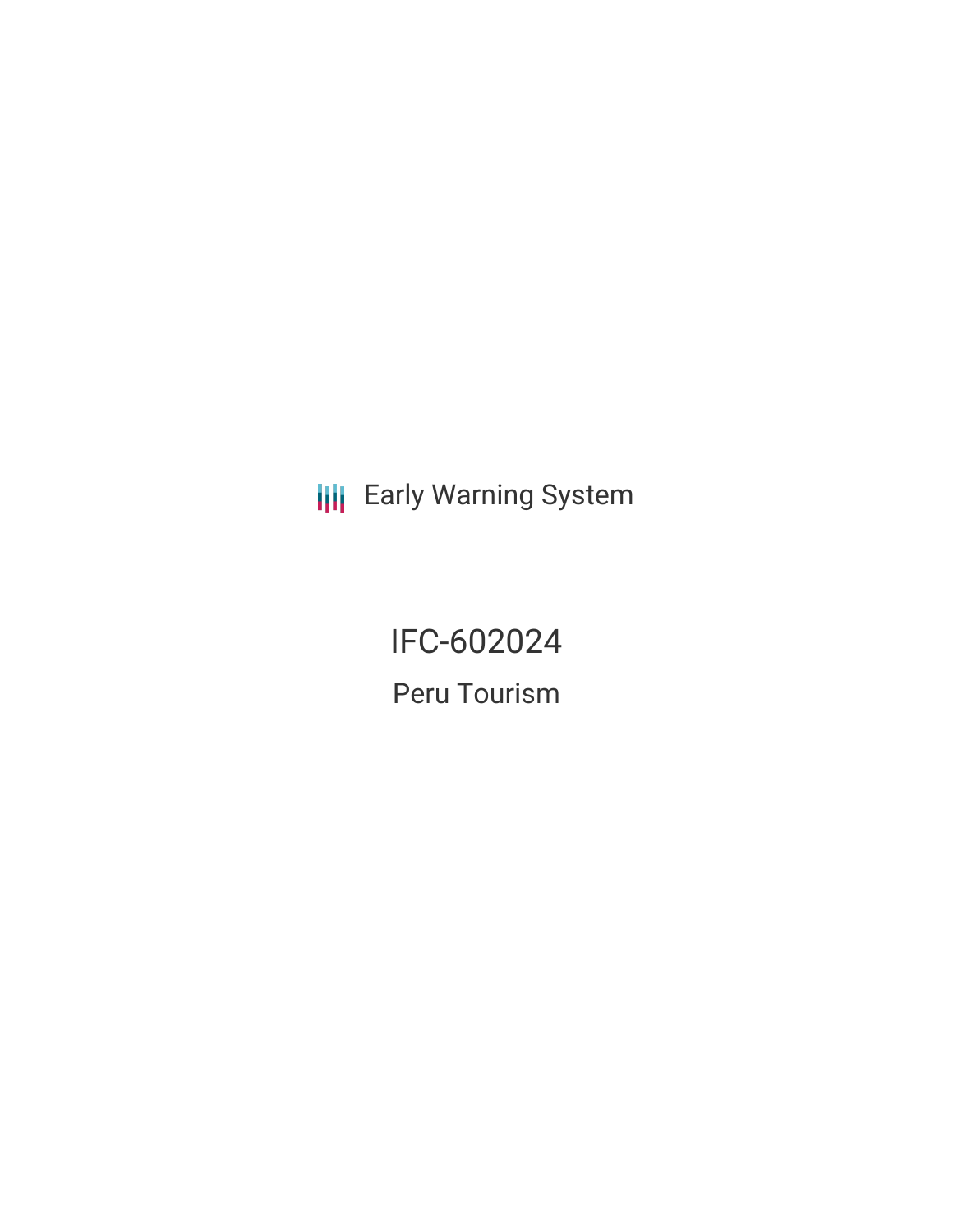

## **Quick Facts**

| <b>Countries</b>               | Peru                                          |
|--------------------------------|-----------------------------------------------|
| <b>Specific Location</b>       | Amazonas, Arequipa, Lima, Piura coastal areas |
| <b>Financial Institutions</b>  | International Finance Corporation (IFC)       |
| <b>Status</b>                  | Active                                        |
| <b>Bank Risk Rating</b>        | U                                             |
| <b>Voting Date</b>             | 2017-08-08                                    |
| <b>Borrower</b>                | <b>Unknown</b>                                |
| <b>Sectors</b>                 | Industry and Trade                            |
| <b>Investment Amount (USD)</b> | $$1.83$ million                               |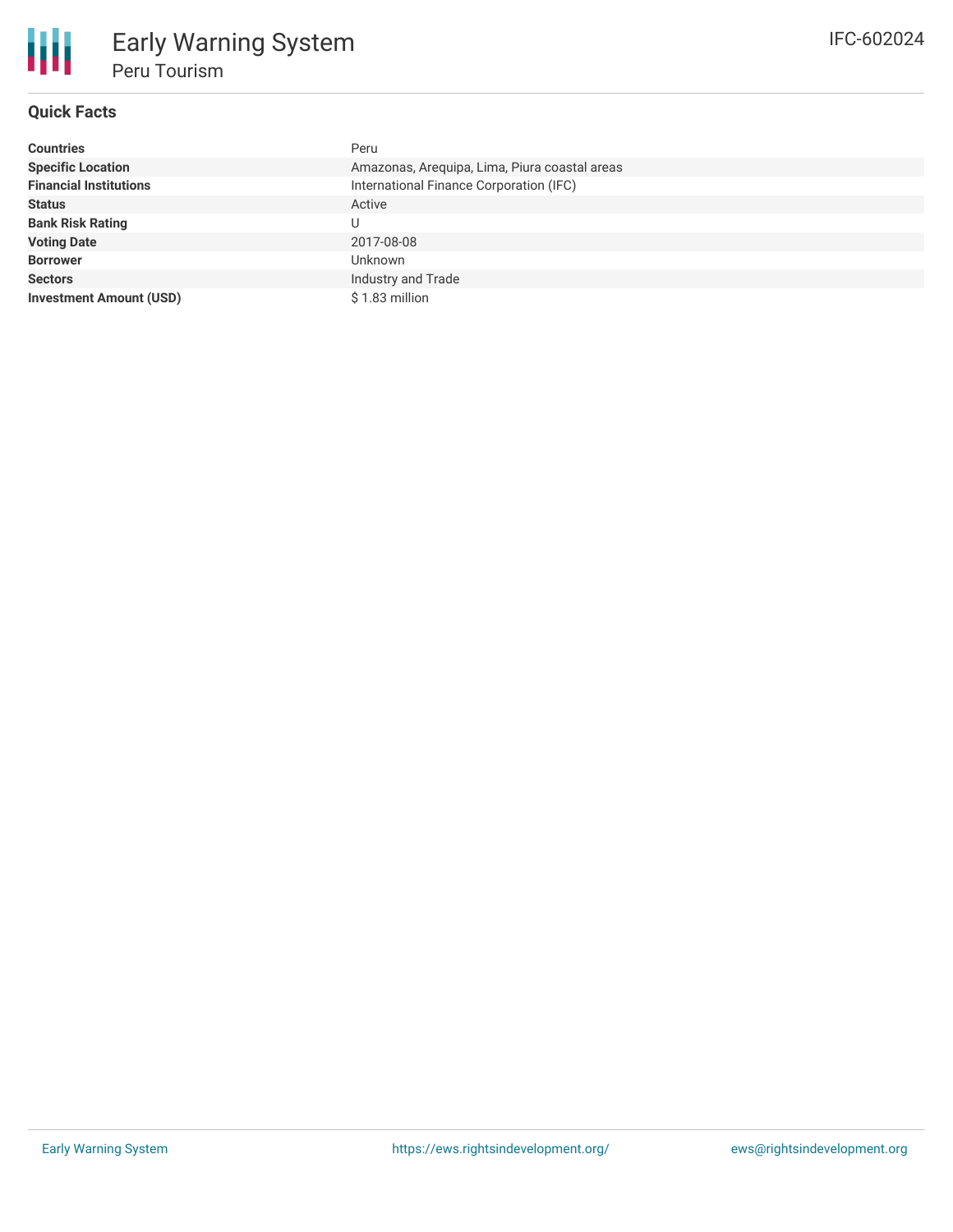

## **Project Description**

This project will consist of five core components, and the main beneficiaries will be: (i) hospitality and tourism-linked services firms (both domestic and foreign) of different sizes; (ii) national, regional and municipal governments and related agencies; and (iii) citizens in proximity to the destinations.

The project's design reflect inputs from multiple layers of government, including MINCETUR, the regional governments of Amazonas, Piura, and Arequipa, the local authorities in Lima, Chachapoyas and Arequipa, and the private sector (through trade associations and informal surveys of tourism-linked MSMEs), including several high-profile individual investors. Geographically, the project will focus its efforts in Amazonas, Arequipa, Lima, and possibly the Piura coastal areas (depending on opportunities for support identified through a diagnostic study conducted at the outset).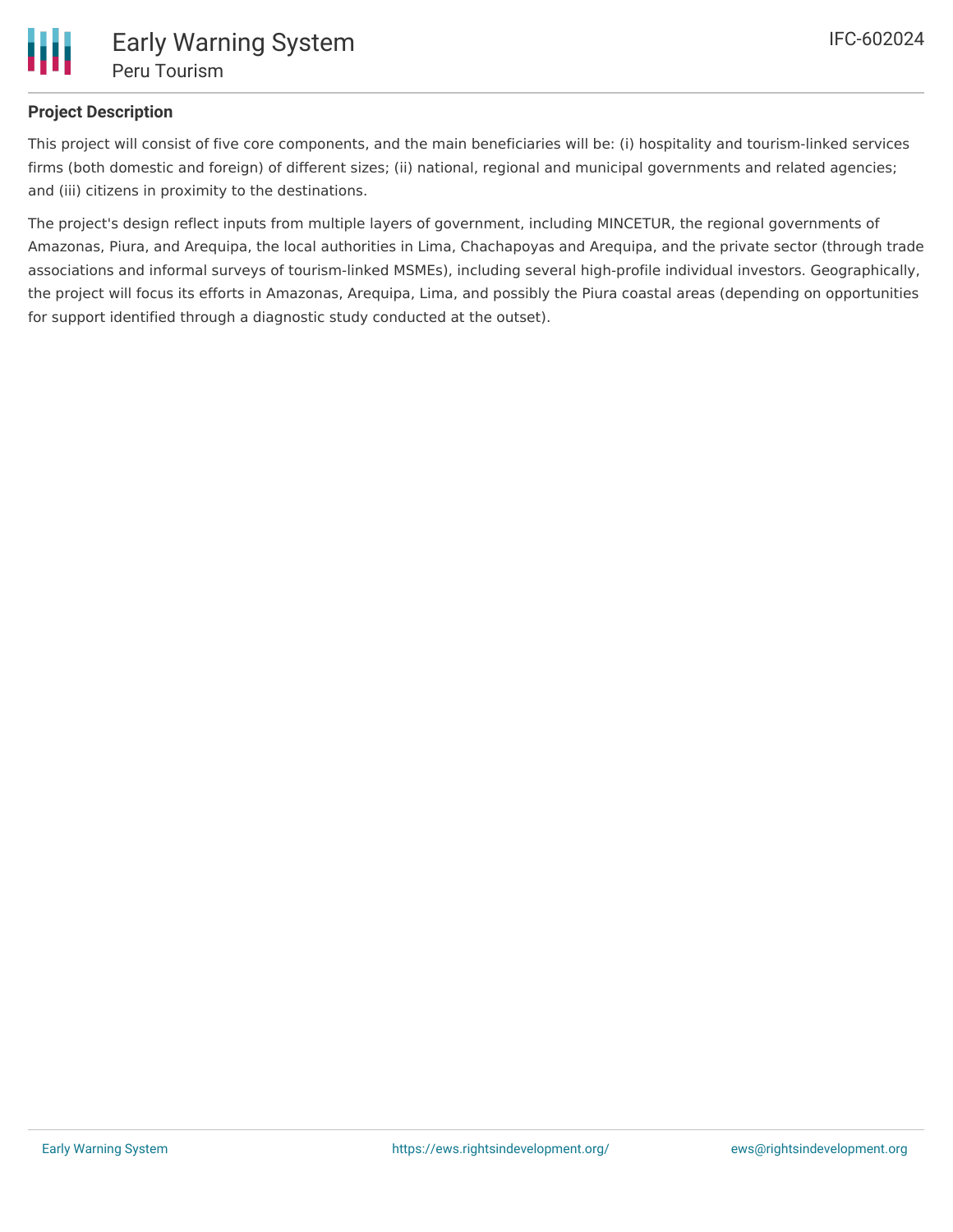## **Investment Description**

• International Finance Corporation (IFC)

Investment type not available at the time of the snapshot.